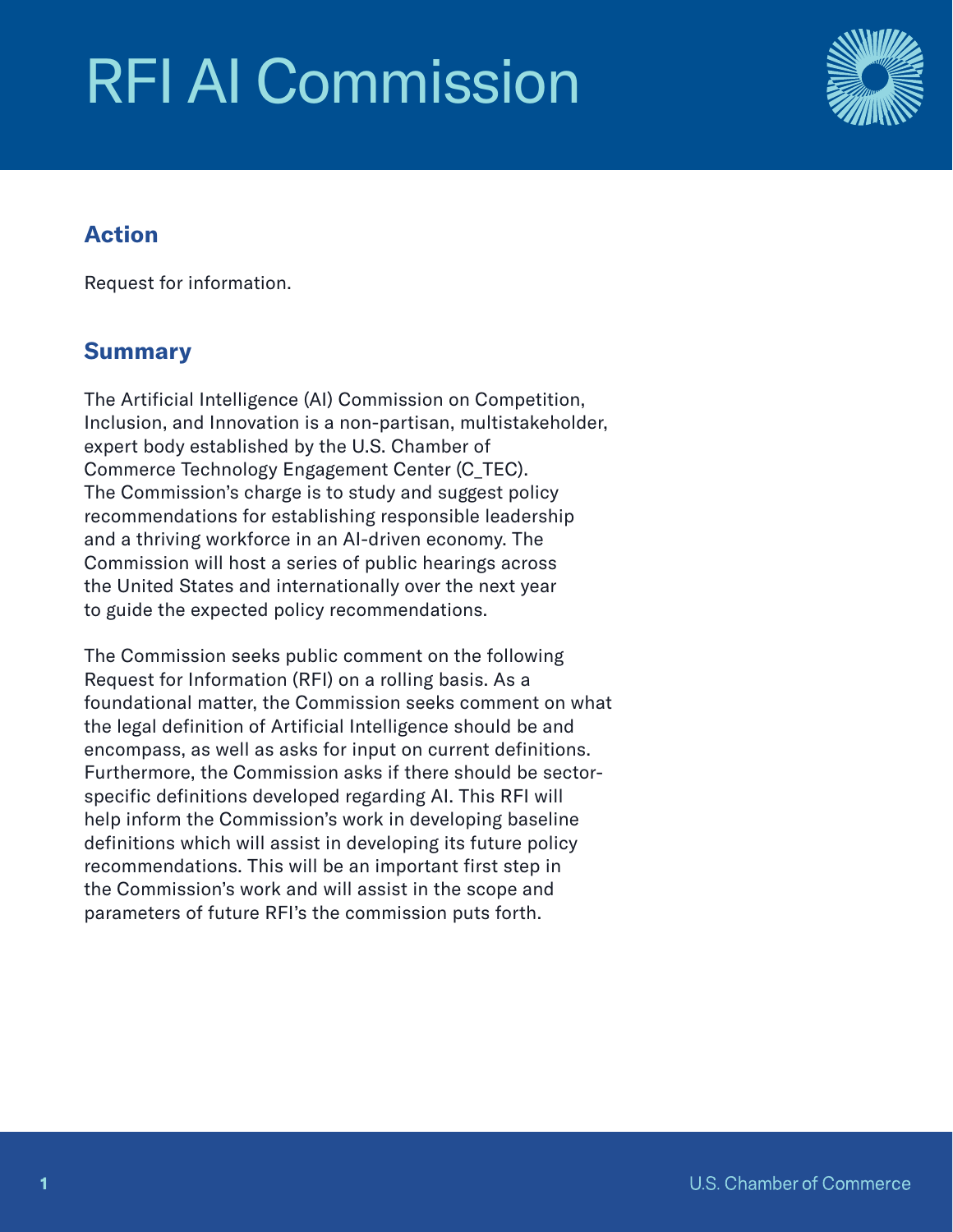### Addresses

Comments may be submitted by any of the following methods:

• *Email*: Comments in electronic form can be sent to [AICommission@uschamber.com](mailto:AICommission%40uschamber.com?subject=) any of the following formats: HTML; ASCII; Word; RTF; or PDF. Please submit comments only and include your name and your organization's name. Also, in the email please indicate if you are ok with your comments being made public.

### Supplemental Information

Multiple entities throughout the world have looked to define the term "Artificial Intelligence." Establishing a clear definition will assist the Commission's ability to find common ground for complex issues like competition, inclusion, and innovation.

### Request for Information

The following list of topics covers the major areas about which the Commission seeks information. The listed areas are not intended to limit the topics that may be addressed.

- 1. What should be the legal definition of Artificial Intelligence?
- 2. Should there be sector specific definitions for Artificial Intelligence?
	- a. If yes, what sectors should receive their own definitions and why?
- 3. Currently there are multiple definitions already being used. Please indicate what concerns, or necessary additions are needed in the following definitions:
	- a. John McCain NDAA Definition of Artificial Intelligence:

"artificial intelligence'' includes the following: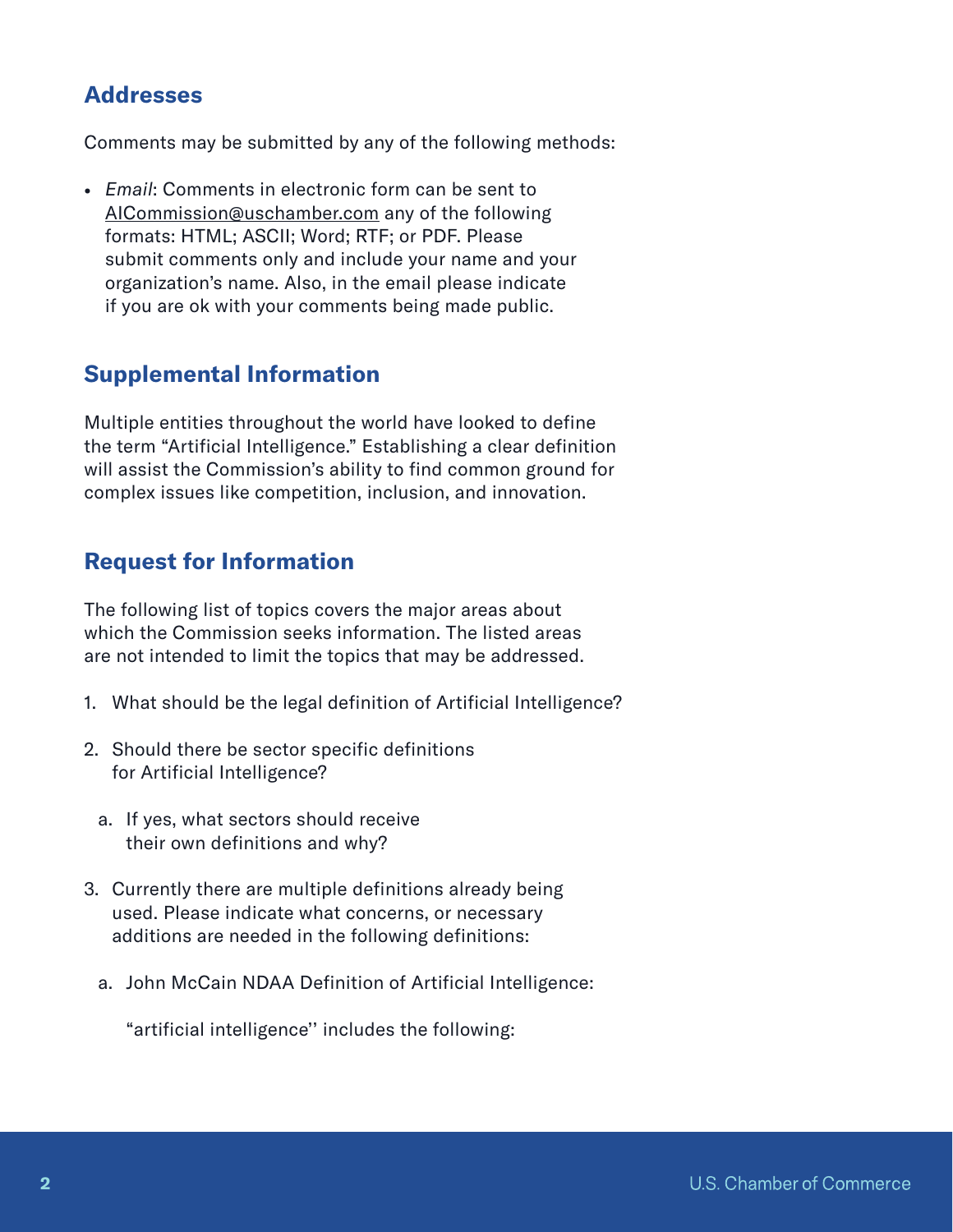(1) Any artificial system that performs tasks under varying and unpredictable circumstances without significant human oversight, or that can learn from experience and improve performance when exposed to data sets.

(2) An artificial system developed in computer software, physical hardware, or other context that solves tasks requiring human-like perception, cognition, planning, learning, communication, or physical action.

(3) An artificial system designed to think or act like a human, including cognitive architectures and neural networks.

(4) A set of techniques, including machine learning, that is designed to approximate a cognitive task.

(5) An artificial system designed to act rationally, including an intelligent software agent or embodied robot that achieves goals using perception, planning, reasoning, learning, communicating, decision making, and acting."1

- b. European AI Act: "Artificial intelligence system' (AI system) means software that is developed with one or more of the techniques and approaches listed in Annex I and can, for a given set of humandefined objectives, generate outputs such as content, predictions, recommendations, or decisions influencing the environments they interact with $2$ "
- c. Canadian definition: "Information technology that performs tasks that would ordinarily require biological brainpower to accomplish, such as making sense of spoken language, learning behaviors, or solving problems.<sup>3"</sup>
- d. Organisation for Economic Co-operation and Development (OECD) Definition: "The OECD
- 1. [https://www.govinfo.gov/content/pkg/CRPT-115hrpt874/pdf/CRPT-](https://www.govinfo.gov/content/pkg/CRPT-115hrpt874/pdf/CRPT-115hrpt874.pdf)[115hrpt874.pdf](https://www.govinfo.gov/content/pkg/CRPT-115hrpt874/pdf/CRPT-115hrpt874.pdf)
- 2. [https://eur-lex.europa.eu/legal-content/EN/TX-](https://eur-lex.europa.eu/legal-content/EN/TXT/?qid=1623335154975&uri=CELEX%3A52021PC0206)[T/?qid=1623335154975&uri=CELEX%3A52021PC0206](https://eur-lex.europa.eu/legal-content/EN/TXT/?qid=1623335154975&uri=CELEX%3A52021PC0206)
- 3. <https://www.tbs-sct.gc.ca/pol/doc-eng.aspx?id=32592>